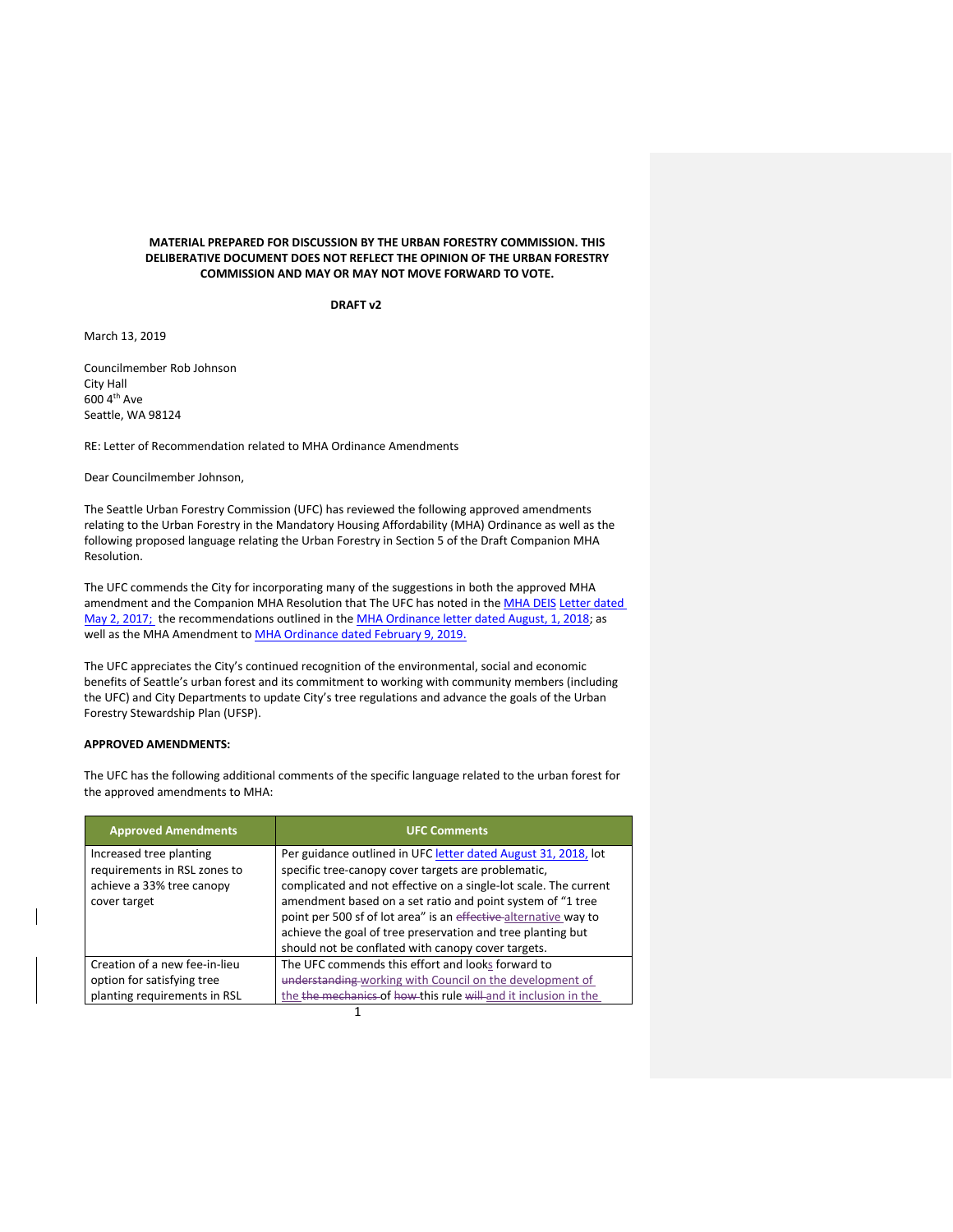|                                  | Tree Protection Ordinance update as well as its expansion to<br>all zone in Seattle.be administered as it could prove an exciting |  |
|----------------------------------|-----------------------------------------------------------------------------------------------------------------------------------|--|
|                                  | "pilot approach" that could be expanded to all zones in Seattle.                                                                  |  |
|                                  |                                                                                                                                   |  |
| Additional protections for trees | The UFC supports the additional tree planting requirements in                                                                     |  |
| planted to meet tree planting    | RSL that indicate the tree must be healthy for 5 years.                                                                           |  |
| requirements in RSL              |                                                                                                                                   |  |
| Require arborists working with   | The UFC supports this amendment.                                                                                                  |  |
| the City to be certified by the  |                                                                                                                                   |  |
| International Society of         |                                                                                                                                   |  |
| Arboriculture (ISA)              |                                                                                                                                   |  |

## **PROPOSED RECOMMENDATIONS:**

All of the recommendations in section 5 of the Draft Companion MHA Resolution were supported by the UFC's [letter dated August 31, 2018.](http://www.seattle.gov/Documents/Departments/UrbanForestryCommission/FinalIssuedDocuments/Recommendations/ADOPTEDLetterTreeOrd083118.pdf) While the UFC appreciates these recommendations being addressed in a Draft Companion MHA Resolution, there is nothing in the Draft Companion MHA Resolution that recommends the approval of the updated Tree Ordinance which the UFC feels is the most critical step for implementing these recommendations. The UFC would propose the section 5 of the Draft Companion MHA be rewritten as follows (new language noted in green/italics):

## *1. To pass an updated Tree Ordinance that includes the following:*

- a. Retaining protections for exceptional tress and expanding the definition of exceptional trees
- b. Creating a permitting process for the removal of significant trees, defined as trees 6" in diameter at breast height or larger
- c. Adding replacement requirements for significant tree removal
- d. Simplifying tree planting and replacement requirements

| e. Maintaining Establish tree removal limits in single-family zones to two per year.                                                  |  | Formatted: Font: Italic, Font color: Light Green |
|---------------------------------------------------------------------------------------------------------------------------------------|--|--------------------------------------------------|
| Exploring the feasibility of an Implementing the fee in-lieu option for all tree<br>plantingreplacement in all zones across the city. |  | Formatted: Font: Italic, Font color: Light Green |
| Tracking tree removal and replacement throughout Seattle                                                                              |  | <b>Formatted:</b> Font color: Light Green        |

h. Providing adequate funding to administer and enforce tree regulation

Thank you for the continued effort to support the urban forest. The UFC would appreciate being involved further regarding implementation of the approved MHA amendments focused on trees as well as the recommendations identified in the Draft Companion Resolution.

Sincerely,

**Formatted:** No bullets or numbering